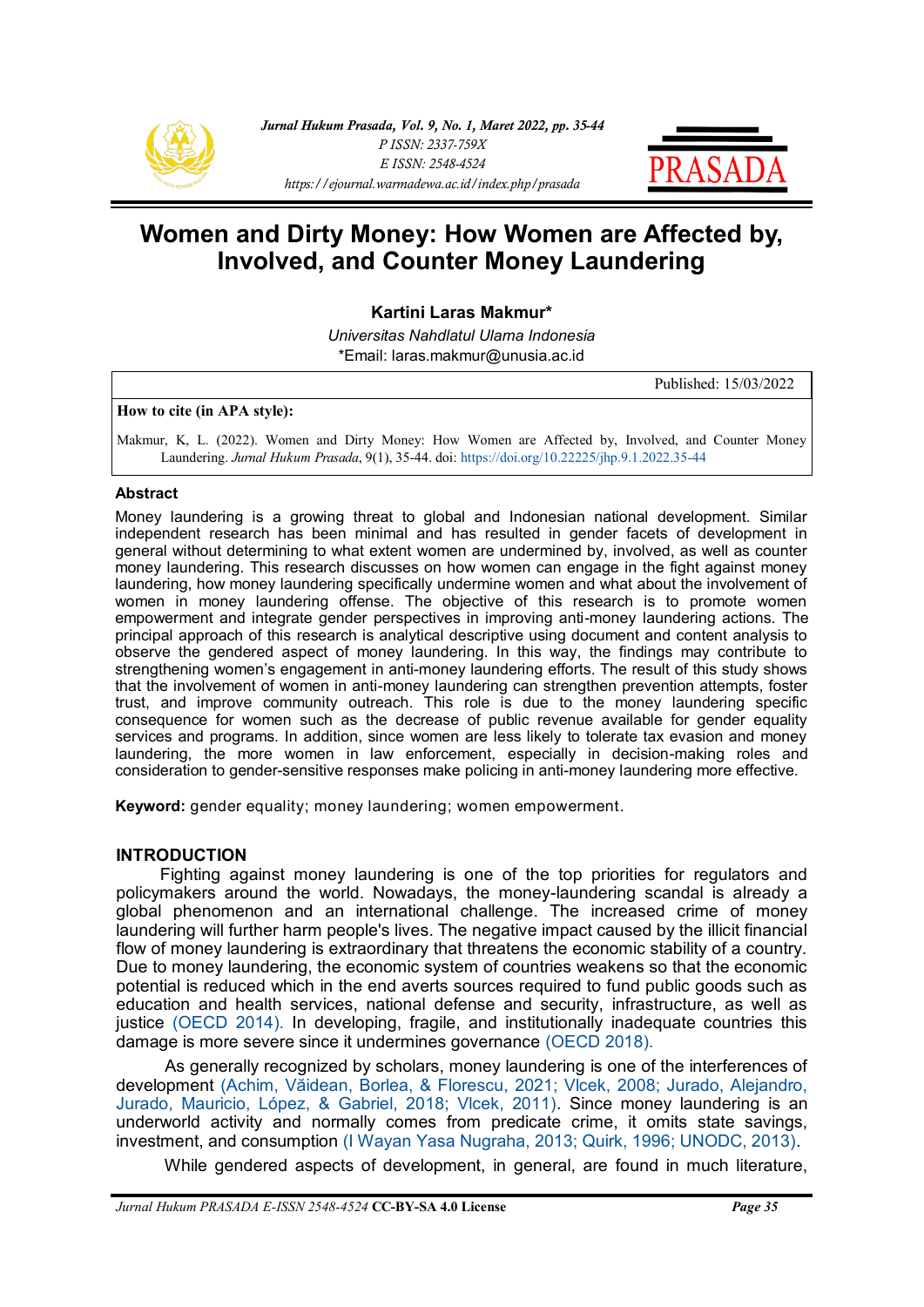only a few studies have been conducted on the gender issues regarding money laundering. However, when the studies discuss the impact of many launderings from gender perspectives, they do not touch upon women's involvement in money laundering activities. The rare researches only focus to investigate whether any significant difference of money laundering impact for men and women or to discuss what kind of role can be held by women in the fight against money laundering.

This paper elaborates on the relationship between women and dirty money from money laundering offenses. The link is investigated from three aspects, namely how women are specifically affected by, involved, and counter money laundering.

Money laundering also cannot bring any advantage to society for the reason that it is typically sent abroad [\(Eriksson 2017\).](#page-7-0) Both men and women are harmed by money laundering due to unemployment, poverty, and income distribution equality caused by the loss of resources [\(Ardizzi, Petraglia, Piacenza, Schneider, & Turati, 2014; Hagel, 2020;](#page-7-0)  [McDevitt, 2009; Rose, 2020\).](#page-7-0) In addition, the lack of resources caused by money laundering resulting in spur economic growth as well as decrease the national budget for investment in infrastructure and social services. Indeed this is an obstacle for human development and basic human rights guarantee [\(Herkenrath 2014\),](#page-7-0) which impact women disproportionally.

The impact of money laundering on women also is related to the lack of available resources for more broadly programs centered on gender equity [\(FEMNET 2017\).](#page-7-0) Such phenomenon is because the government cannot provide high-quality public services lost tax potential caused by money laundering. Taxation is given due consideration as one of the critical aparatus to conquer gender inequality as well as economic disparity [\(Rose,](#page-7-0)  [2020\).](#page-7-0) Therefore, money laundering leads the gender inequalities to remain persistent and worsen [\(Mandel, 2009; Dev, 2018\).](#page-7-0)

On the other side, like any other activity, in the crime of money laundering, there are also women involvement even though not dominant. Recently there is only limited research on how female citizens involve in money laundering and whether the involvement in bearing and easing money laundering is the same degree as male. Commonly allegations are made from the comparison of men's and women's behavior regarding crime in general, corruption, or tax evasion. One of the notable findings on those comparisons is that women participation in such illicit practices tend to be less, but the principal causes are not found yet.

Understanding the gendered effect of money laundering and women's engagement in money laundering leads to the need to formulate how women can potentially prevent and eradicate money laundering. From the little studies on these issues, what is generally discussed is about women's participation in politics [\(Grondona, Ponte, & Enriquez, 2016;](#page-7-0)  [Merkle, 2019\).](#page-7-0) Many surveys from different jurisdictions have shown that in over last decade the more women involvement in politics, the lower degree of corruption and illicit financial flows [\(e.g. Dollar, Raymond, & Gatti, 2001; Stockemer, 2011; Wängnerud, 2015;](#page-7-0)  [Jha & Sarangi, 2018\).](#page-7-0)

This study provides a contribution to the recent debate and policy study in some aspects. First, this article is related to the study that analyses the gender-money laundering connection. This research contributes to the understanding of the money laundering effect from a gender perspective. The research also derives concepts into the lines through which the deterrent significance of women engagement materialize. In this regards, my findings provide bear to the part took by women in robusting the effort to curb money laundering. More in general, this paper provides to the debate on gender perspectives in improving anti -money laundering actions.

# **METHOD**

This study adopts a qualitative research method in answering research questions and achieving research objectives. The qualitative method is believed to be in accordance with the context of the study which aims to explore how women are affected by, involved, and counter money laundering. The principal approach of this research is analytical descriptive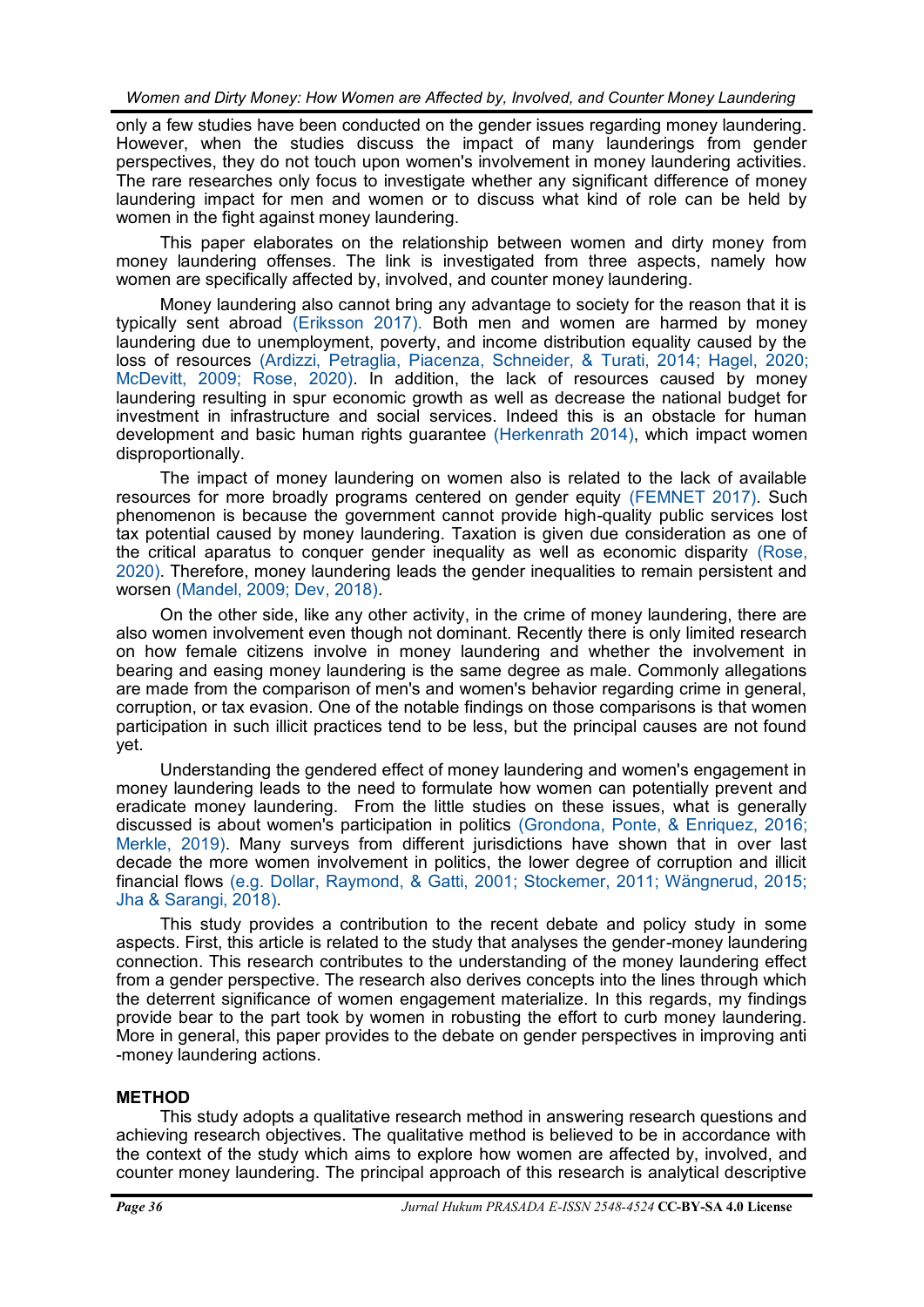using document and content analysis to observe the gendered aspect of money laundering. In this way, the findings may contribute to strengthening women's engagement in antimoney laundering efforts. In addition, library research, desk study, and exploratory studies were also used in the preparation of this research framework.

## **DISCUSSION**

Money laundering prevention and eradication have been generally addressed with a gender-neutral approach. Some literature found did not specifically touch upon discussion on gender equality and presumes gender-blind or the implied men arrangement in money laundering offenders. From scarce literature, this paper discovers that there are some crucial differences regarding the impact felt by women and men from money laundering crimes. Moreover, in money laundering activity even though women are relatively less active than men there remain particular roles taken by women. Furthermore, women also have significant influences that can be expected to strengthen efforts to tackle money laundering.

## **Gendered Effects Of Money Laundering**

Generally, literature shows the impact of money laundering without specifically discuss on gendered differences. At the individual level, women and men could gain shortterm benefits from participation in money laundering offenses. As an agent of crime, an individual develops a profile and identity since money laundering activity may provide property, access to power, as well as leverage [\(Saferworld, 2014\).](#page-7-0) At the community level, money laundering brings negative effects since it promotes "non-development". Many studies prove that the huge proceeds from an organized crime like money laundering are drained from the lawful economic matters and makes the true markets are altered. In addition, the criminal interest usually strecth the public-private share and open the opportunity for non-state as well as state actors to ivolve in the economic, political, and social transformation resulting in the crime of money laundering also tend to drastically change the political economy particularly in the developing countries (Schultze-[Kraft, 2018\).](#page-7-0)

Furthermore, money laundering incurs huge cost in the form of profound economic disadvantages, obvious social loss and psychological damages. The presence of a money launderer disrupts the business environment by escalating the riskiness and uncertainty, which indeed significantly reduce the economic growth potential. Such issues are even more urgent subsequent to globalization since the borderless mobility enables criminal organizations to develop businesses upon the bigger notch. The United Nations in 2011 calculate that profit earned by transnational organized crime at approximately USD1.6 trillion which means more than one percent of global GDP and this counts almost three quarters of all criminal proceeds. Such heavy drift of those illicit funds enables criminal organizations expanding the underworld span as well as into the public realm. A Study proves that organized crime goes hand-in-hand with increased corrupt practices [\(Pinotti,](#page-7-0)  [2015\).](#page-7-0)

# *Effects of money laundering gendered*

Money laundering, like tax evasion and avoidance, alleviates the chance to block off the budget gap on programs focusing gender equality and women's right. In addition, money laundering also worsens national vertical equity because it brings through people who could pay higher rate of taxes actually do not pay more, while people who have more income do not pay more taxes [\(Grondona et al. 2016\).](#page-7-0) Indeed, this fact affects women disproportionately since it has caused several things. First, budget deficiency for highquality public goods and services as well as for gender equality promotion programs. Second, the larger number of women unemployed and higher burden of taxation. Third, increased and intensified conflict and insecurity.

Money laundering leads to insufficient public budget especially for public services like education, health, and social security [\(FEMNET, 2017\).](#page-7-0) When allocating limited fund, the government often prioritize particular aspect over another like security above social services, resulting in a wider gap [\(Waris 2017\).](#page-7-0)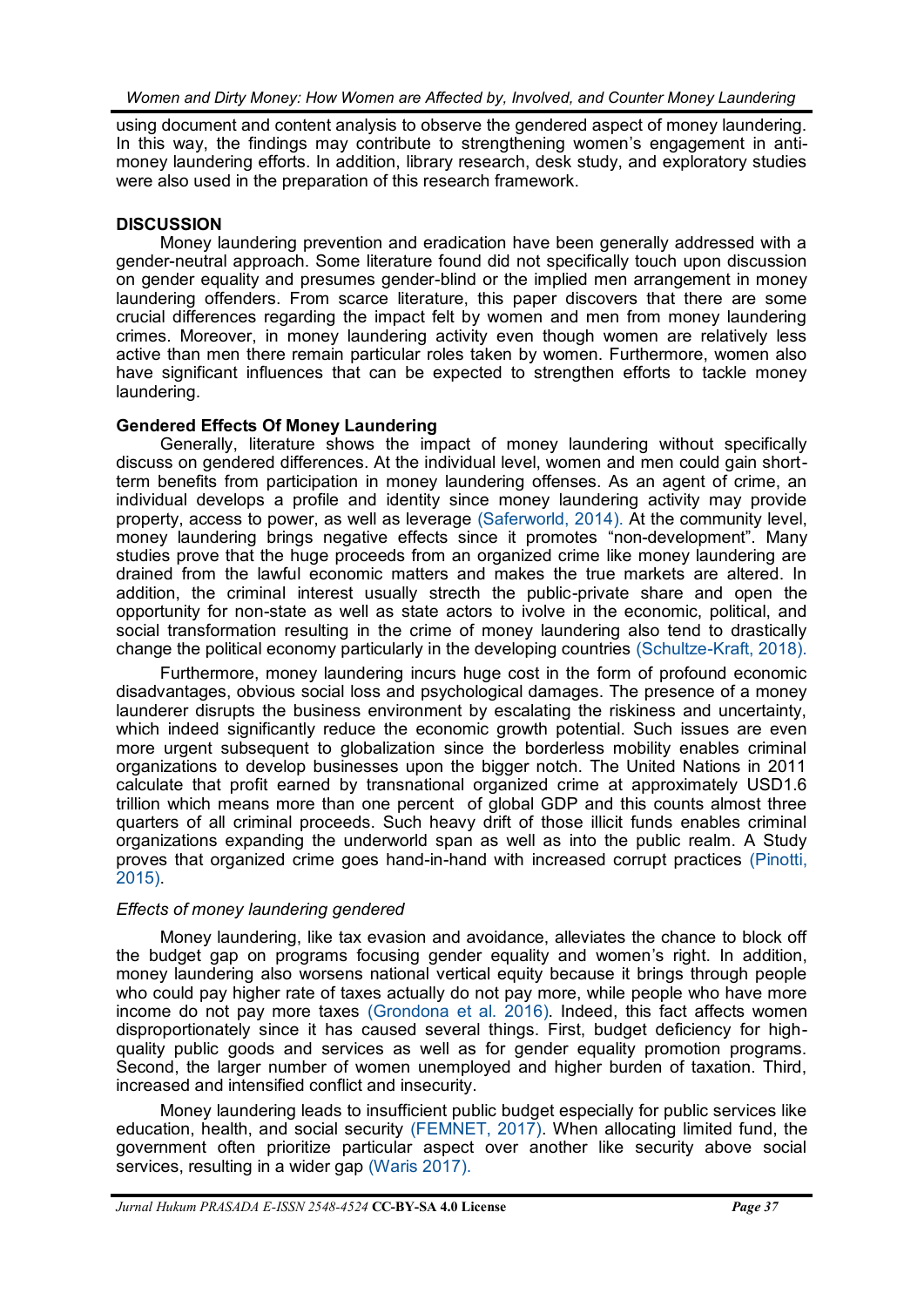This issue on the public budget allocation has significantly gendered effects as women are commonly depend on social protection programs to survive. The data shows that more women are compared to men who live on US\$1 or less per day (UN Women). In the end, the further gap between women and men leads to increased women's dependency on social allowance.

In addition, while an increase in the budget is not always parallel with sufficient funding for gender and women's empowerment programs, they are usually the first to be taken down when economic downturn and public budget decrease [\(Alliance Sud et al.,](#page-7-0)  [2016\).](#page-7-0) Moreover, while investment in public services diminished by the government, normally women are entailed to close the gap through family support and unpaid nurturing work [\(Alliance Sud et al., 2016; Waris, 2017\).](#page-7-0)

The wake of the 2008 financial crisis could be one of example how the cut of the public budget affects women's rights promotion and protection (Alliance Sud et al. 2016). The UN Committee on the Elimination of Discrimination against Women (CEDAW) revealed that during 2015 financial and economic crisis in Spain all women's dimensions of life have been affected. At that time, women must deal with austerity in child allowance, social security, unemployment, as well as wage freezes [\(CEDAW Comm. 2015\).](#page-7-0)

During the Ebola crisis in 2014-2015 in West Africa, three-quarters of the victims were women. Money laundering intensified the crisis through the lack of health budget [\(Alliance Sud et al. 2016\).](#page-7-0) The recent Covid-19 pandemic also has highlighted that whitecollar crimes such as corruption and money laundering undermines women's empowerment and deepen gender inequalities. To mention an example, in the time of the Covid-19 pandemic women health workers face non-payment salaries [\(Kirya et al., 2020\).](#page-7-0)

Money laundering slows down job creation resulting in higher rates of unemployment. In this context, women are vulnerable to deal with unemployment, have a lower possibility to take part in the labor force, as well as frequently must admit the unworthy jobs, inadequate working requirements, and less working hours [\(Waris, 2017\).](#page-7-0)

Money lost due to money laundering usually leads the government to increase consumption taxes [\(FEMNET, 2017\).](#page-7-0) These taxations are normally collected from basic goods and services, which brings an additional burden in taxation for women for several reasons [\(Waris, 2017\).](#page-7-0) First, often women are the head of poorer households that spending more on consumption from their income [\(Capraro, 2014\).](#page-7-0) Additionally, the higher taxes disproportionally affect women because as the person who takes care of the household they have tendency to expend the bigger piece of the earnings on higher taxes affected stuff [\(Grodona et al., 2016\).](#page-7-0)

The tax burden not only affects women as a consumer but also as the entrepreneur. When the government loses revenue also often increases taxes on small and mediumsized enterprises, in which sector women are underrepresented [\(Grondona et al., 2016\).](#page-7-0) To mention one evidence, an empirical study shows that in Vietnam women business owners were carried higher consumption taxes compared to men were predominantly run a business.

Illicit financial flows like money laundering also increase and intensify both conflict and insecurity [\(Cobham, 2016\).](#page-7-0) Many facts show that money laundering is closely related to the source of funding for separatist and terrorist groups on the African continent [\(OECD](#page-7-0)  [2018\)](#page-7-0). In the low levels of institutionalization of authority countries, governments and their opponents tend to use violence in maintaining or challenging the status quo (Cobham 2016). In a conflict situation, women frequently face economic role shifting as well as gender-based violence [\(Strachan and Haider 2015\).](#page-7-0) In addition, the lack of basic needs like food, shelter, and clean water in conflict situations leads women to be more vulnerable as the victims of human trafficking [\(APA, 2014; UNDOC 2018\).](#page-7-0) In a country with political stability, insecurity is raised from social unrest since government undermines state legitimacy and public trust if they can not allocate public budget on the most needed goods and services.

*Different effects for women and men of the predicate crime*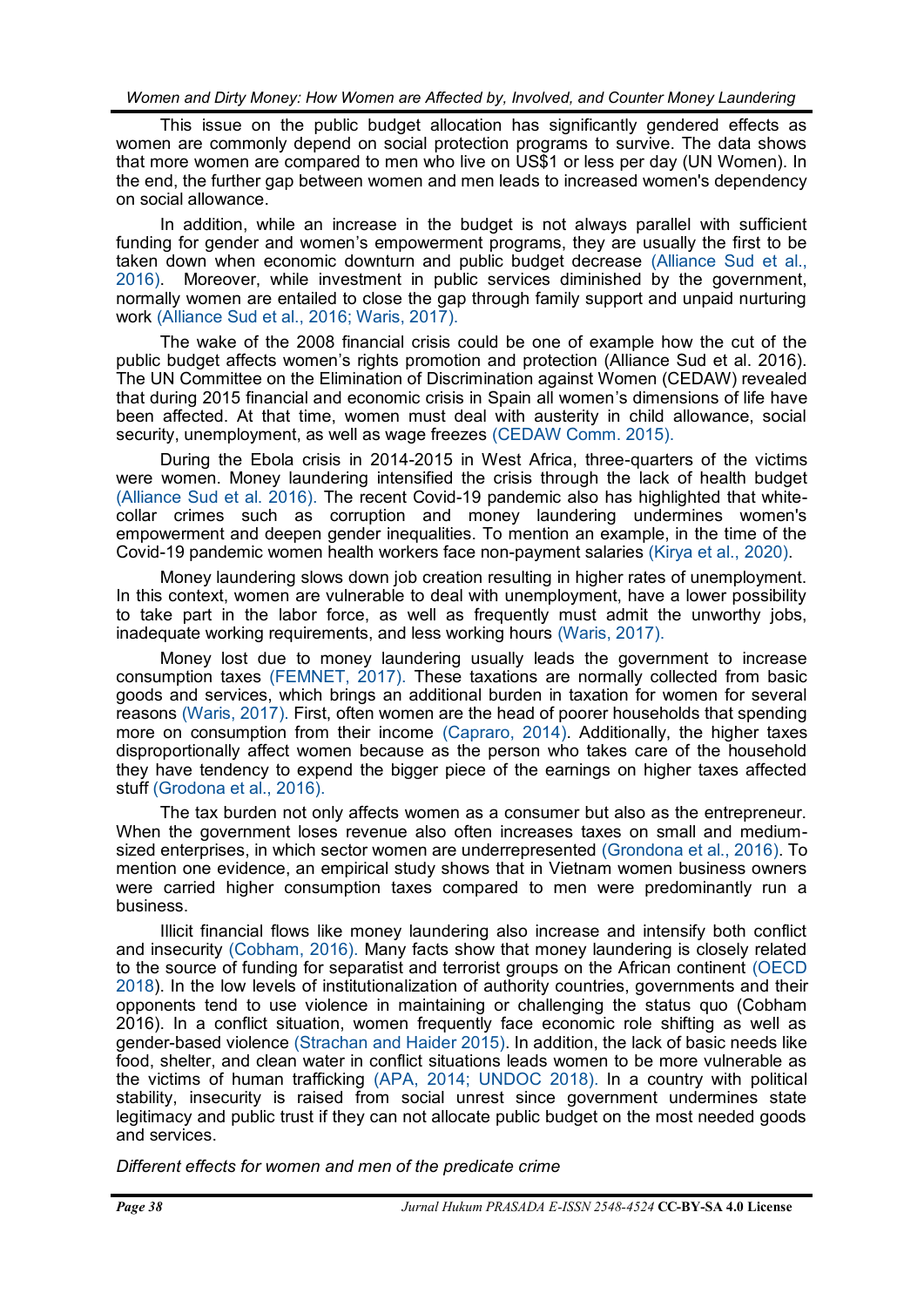Based on the FATF Recommendations there are many offenses are the crime which component of money laundering. Some of the offences mentioned in it are

"racketeering conspiracy and organized criminal group involvement; terrorism, including terrorist financing; human trafficking and migrant smuggling; sexual exploitation, including sexual exploitation of children; illicit trafficking in narcotic drugs and psychotropic substances; illicit arms trafficking; illicit trafficking in stolen and other goods; corruption and bribery; fraud; counterfeiting currency; counterfeiting and piracy of products; environmental crime; murder, grievous bodily injury; kidnapping, illegal restraint and hostage-taking; robbery or theft; smuggling (including customs and excise duties and taxes); Tax crimes (direct taxes and indirect taxes); extortion; forgery; piracy; and insider trading and market manipulation," [\(FATF Recommendation, 2019\).](#page-7-0) 

This paper limits to discuss only corruption and human trafficking as those predicate crimes have obvious gender aspects.

Even though corruption is only a slight piece of money laundering predicate crime with 3-5 percent, corruption and money laundering mechanisms are tightly interconnected. Corruption also enables facilitating the rise and the flow of money laundering [\(Reed &](#page-7-0)  [Fontana, 2011\).](#page-7-0) As generally accepted, men and women are distinctly undermined by corruption both in direct and indirect [\(e.g. Ellis, Hossain, Nyami Musembi & Hughes 2010;](#page-7-0)  [Chêne, Clench & Fagan 2010; Leach, Dunne & Salvi 2014\).](#page-7-0)

One of the crucial determinants why corruption differently undermines men and women is different is the unequal power within the society causing different gender roles. The roles typically associated with gender difference impel the difference of corruption exposure. In areas that corruption affects women disproportionately like education, health care [\(Chene et al., 2010\),](#page-7-0) and public services [\(Nyami Musembi, 2007\)](#page-6-0) the money laundering is not likely to originate. On the other hand, in the area where usually perpetuates gender inequalities and prevent women to get a higher position like politic, money laundering is quite frequent originated [\(Rheinbay & Chêne 2016\).](#page-6-0)

Human trafficking as well as migrant smuggling is also a crucial predicate crime of the money laundering up to US\$35 billion per year worldwide ([Bugge, 2017\).](#page-7-0) This origin crime of money laundering has a clear gendered dimension with almost half of trafficking in human beings around the world are women and 23% are girls compared to 27% both men and boys [\(UNODC, 2018\).](#page-7-0) Many women and girls are trafficked because of the impossibility to maintain their livelihood due to the state economic policies. Here money laundering could be determined not only as the trafficking in person outcome but also as a principal factor. Therefore, indigence is one of the significant determinant reasons for women to be trafficked and at the same time, the human trafficking plunges the women into destitution [\(FEMNET, 2017\).](#page-7-0) In addition, other factors that have been determined under trafficking in human beings are inequality in educational and economic opportunities, cultural as well as religious traditions, conflict and displacement, corrupt authorities, and unemployment [\(Grondona et al., 2016\).](#page-7-0)

#### **Women Participation In Money Laundering**

Earlier researches have shown that women and men disproportionately have exposure to crime including money laundering because women have less social power than men. It is difficult to find literature on women's involvement in money laundering. To get a comprehensive picture of women in money laundering activities could take a look at the women's involvement in corruption and other organized crimes since those offenses have a relatively similar nature. In the Americas Barometer survey, the majority respondent from various countries believes that male politicians are more corrupt compare to female politicians [\(Pereira, 2020\).](#page-7-0) Other researchers conclude that the gender and corruption connection is rooted in the social construction of expected behavior from certain gender [\(Arsovska & Allum, 2014\).](#page-7-0)

[However, Kleemans et al. \(2014\)](#page-7-0) challenges such a hypothesis and elaborated that women have some way to involve in criminal activities. The research found that women play a role in many serious criminal offences like migrant smuggling, drug smuggling,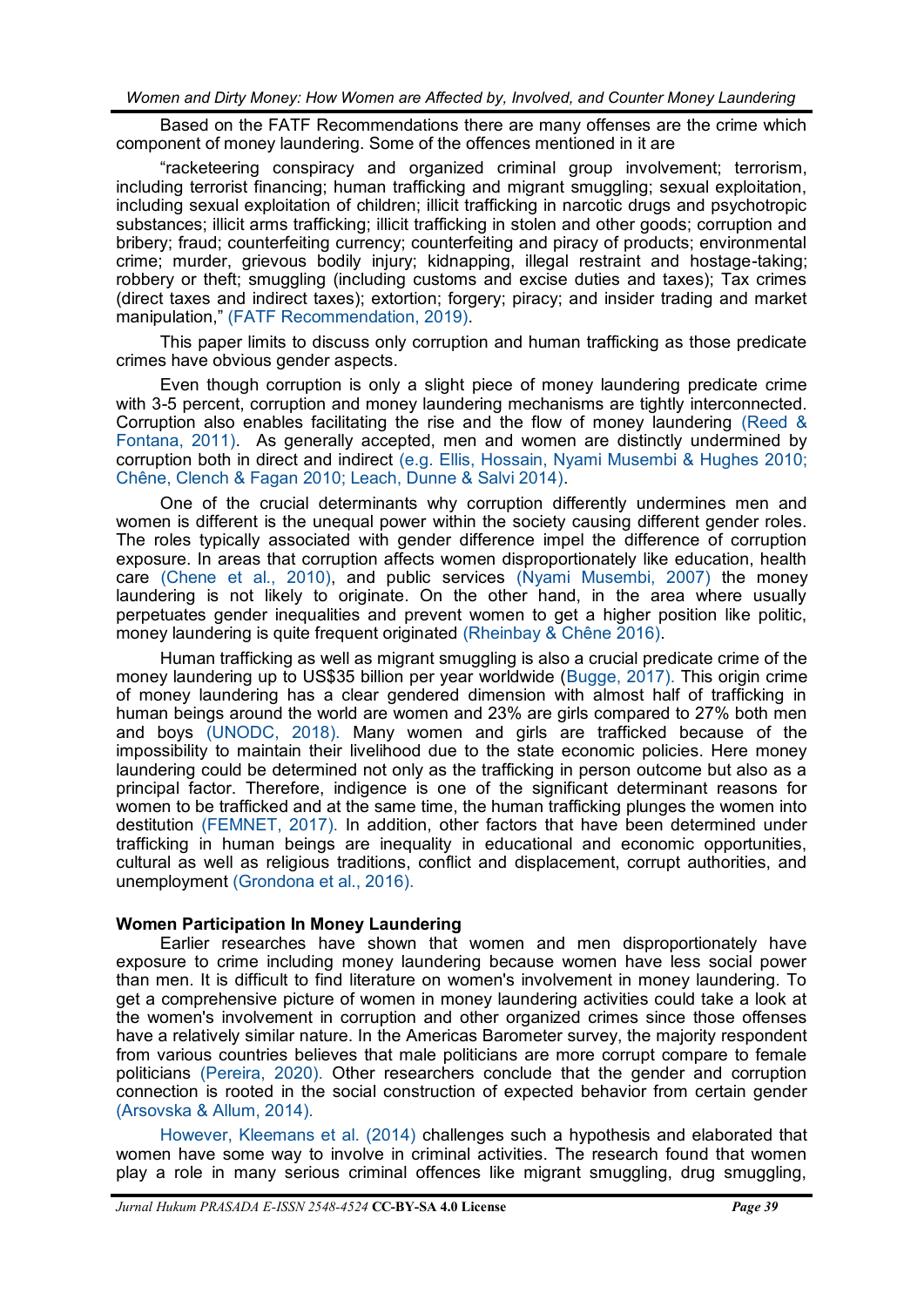human trafficking; and sometimes women also take a significant position in trans-border crime like money laundering as well as tax evasion including cigarette smuggling and oil fraud. In 150 cases that have been investigated 68% of suspects are women, which means that women are absent as suspects in only a small percentage of cases. However, the number of female suspects remain small compared to male suspect in all cases by only 11%.

Other research conducted by [Siegel \(2014\)](#page-7-0) concluded that women have always been engaged in criminal offence, however there are not adequate studies on this. Siegel found that in various periods of human history, women have been active as members or even in some cases as leaders of criminal organizations [\(Siegel, 2014\).](#page-7-0) In this globalization and women's emancipation era, Siegel argues that it is supposed to be a growing number of women who lead of a criminal dynasty [\(Siegel, 2014\).](#page-7-0) The hypothesis from Siegel is quite understandable since the ideology of women emancipation in this globalization era leads women to be motivated to reach higher ambitions in legal economy spheres and it could also happen in the illegal economies. The opportunities to have wealth, power, and freedom from crime attract women to involve in criminalities. On the other hand, the nature of organized crime becomes more transnational and offers women new markets and clients so that women can take profit from them [\(Selmini, 2020\).](#page-7-0)

In the last three decades, police agencies all over the globe including Interpol and Europol have found that there is a growing number of women as the prominent figure in transnational organized crimes [\(Aronowitz et al., 2010\).](#page-7-0) Such statistics also parallel with the increased number of women offenders (Europol, 2011- [cited in Arskova & Allum, 2014\).](#page-7-0)

In organized crime, women subordinate complicit as girlfriends, wives, and mother [\(Arskova & Allum, 2014\).](#page-7-0) Poor female in Curacao and the Netherlands are attracted to men in drug operations then they expect their son to be attractive to women so they raise the boy as 'dangerous men" [\(Van San, 2011\).](#page-7-0) Mothers are active to remind their partners and sons to perpetuate dignity through violence [\(Van San, 2011\).](#page-7-0) Women are also active to be messengers or decision-makers while their partners are in jail [\(Arskova & Allum, 2014\).](#page-7-0)  Another role that women take in a criminal organization is the mediator of rival criminal families or clans.

# **The Role Of Women In Fighting Against Money Laundering**

In recent studies, many scholars argue that there is one of the roles women can take in fighting against money laundering is through a political channel. The more pro-women investment and policy creation when women have more representation as legislators and/ or political representatives [\(DiRienzo, 2018\).](#page-7-0) Even though women legislators do not bring a crucial effect on the prevention and prosecution of women's rights, empirical evidence shows that they still have critical advantages on the protection of women's rights [\(Cho &](#page-7-0)  [Vadlamannati, 2010\).](#page-7-0) The representation of women in government has an important positive effect regarding state compliance with international protocol [\(DiRienzo, 2018\).](#page-7-0) Therefore, to address organized crime like money laundering, it is crucial to highlight that women have a positively significant role as an agent of change.

Research in different countries also projects that the women participation rate in politics is related to the level of corruption. The higher level of women's participation in politics, the lower level of corruption in the country [\(Dollar, Fisman & Gatti 2001; Grimes &](#page-7-0)  [Wängnerud 2010, 2012; Stockemer 2011; Wängnerud 2015; Jha & Sarangi 2018\).](#page-7-0) However, it remains debatable regarding the mechanisms for such a link and the causality direction.

Several possible reasons related to the relationship between women's representation and corruption level have been established. First, women that identically focus on taking care children may have more commitment to practice honesty since they have to be a role model for their children regarding the appropriate values [\(Swammy et. all\).](#page-7-0) On the other hand, some scholars come with an opposite conclusion by showing that the traditional role of women in raising children makes the more vulnerable to do nepotism and other forms of corruption. Other research found that normally female politician has been concerned with diverse policy aspects like women and children protection [\(Sanbonmatsu, 2017\).](#page-7-0) Even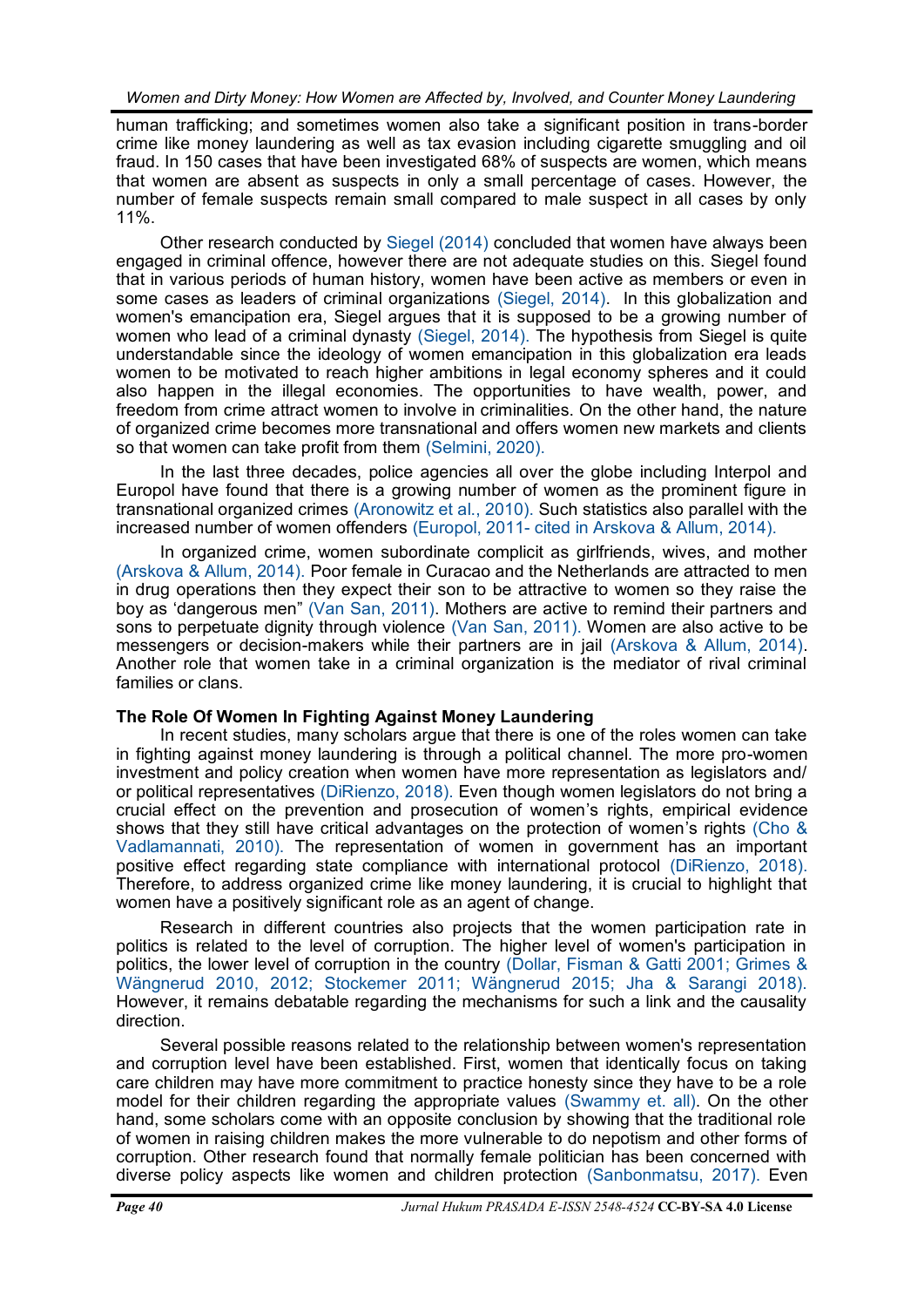<span id="page-6-0"></span>though further research is still needed, some studies have shown that the deep intention of children and women well-being brings a positive effect on the policymaking process, quality of public service delivery, and fewer corruption cases [\(Jha & Sarangi 2018; Alexander &](#page-8-0)  [Bågenholm 2018\).](#page-8-0)

Another reason is the different perspective on the damage caused by corruption since women are more dependent on a well-functioning government for the basic needs delivery. Therefore, women tend to be less involved in corrupt practices and more likely to bear the fight against corrupti practices [\(Wängnerud 2015\).](#page-8-0) Lastly, women usually do not have access to the patronage networks that are crucial in corruption offenses [\(Bjarnegård 2013\).](#page-7-0) There is a piece of evidence that women often help to break up clientelism with networks [\(Bauhr 2018\).](#page-7-0) Networks in corrupt activities are usually men-dominated and exclude women to participate [\(Beck 2003; Bjarnegård 2013; Arriola & Johnson 2014; Merkle, 2018\).](#page-7-0) Hence, the increased women's participation rate in politics may terminate the corruption web resulting in a decreased level of corruption. However, in some cases, the corrupt networks remain to continue even though the number of women participating in politics is growing and some of them achieved important positions [\(Esarey & Schwindt](#page-8-0)-Bayer 2019).

In the other area like the private sector, research has found that female CEOs have a contribution to lowering the level of corruption (Hanousek et al. 2017). Other forces such as women's civil society organizations also can give some important effect in anti-corruption efforts through demanding good governance which includes accountability, transparency, and gender equality [\(Hossain et al. 2010\).](#page-7-0)

## **CONCLUSION**

Money laundering affects women disproportionately since it leads to the gap for budget of program regarding gender equality and women's right, worsen national vertical equity, slows down job creation resulting in higher rates of unemployment. Additionally, money lost due to money laundering usually leads the government to increase consumption taxes and brings more disadvantages for women because as the person taking care the household tend to expend a bigger piece of the earnings for goods affected higher taxes. The tax burden not only affects women as a consumer but also as the entrepreneur. Women business owners were carried higher consumption taxes compared to men were predominantly run a business.

Illicit financial flows like money laundering also increase and intensify both conflict and insecurity. In a conflict situation, women frequently face economic role shifting as well as gender-based and sexual violence. The lack of basic needs like food, shelter, and clean water in conflict situations leads women to be more vulnerable as victims of human trafficking. In a country with political stability, insecurity is raised from social unrest since government undermines state legitimacy and public trust if they cannot allocate public budget on the most needed goods and services.

Some studies concluded that male politicians are more corrupt compare to female politicians. The connection of gender and corruption is rooted in the social construction of expected behavior from certain gender. Other researches have shown that women have some way to involve in criminal activities. Women play a role in many serious crimes such as migrant smuggling, drug trafficking, human trafficking; and sometimes women also play a significant role in trans-border crime like money laundering and tax evasion including cigarette smuggling as well as oil fraud.

In organized crime, women are subordinate complicit as girlfriends, wives, and mothers. Poor women are attracted to men in drug operations then they expect their son to be attractive to women so they raise the boy as 'dangerous men'. Mothers are active to remind their partners and sons to perpetuate dignity through violence. Women are also active to be messengers or decision-makers while their partners are in jail. Another role that women take in a criminal organization is a mediator of rival criminal families or clans.

In recent studies, many scholars argue that there is one of the roles women can take in fighting against money laundering is through a political channel. The more pro-women investment and policy creation when women have more representation as legislators and/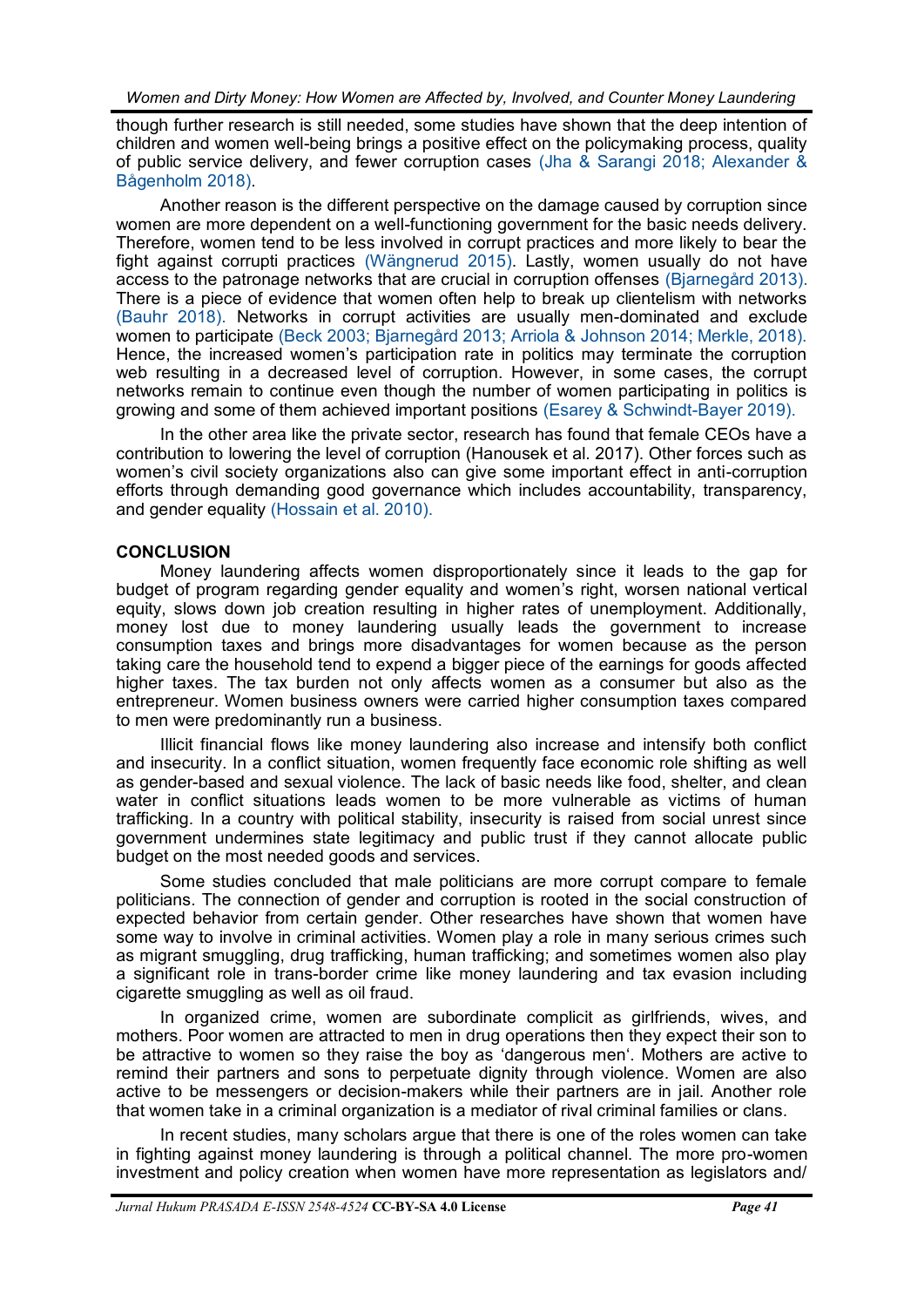<span id="page-7-0"></span>or political representatives. Several possible reasons related to the relationship between women's representation and corruption level have been established. First, women that identically focus on taking care children may have more commitment to practice honesty since they have to be a role model for their children regarding the appropriate values. On the other hand, some scholars come with an opposite conclusion by showing that the traditional role of women in raising children makes the more vulnerable to do nepotism and other forms of corruption. The deep intention of children and women wellbeing brings a positive effect on the policymaking process, quality of public service delivery and monitoring, and fewer corruption cases. Another reason is the different perspective on the damage caused by corruption since women are more dependent on a well-functioning government for the basic needs delivery. Lastly, women usually do not have access to the patronage networks that are crucial in corruption offenses.

In the private sector, female CEOs have a contribution to lowering the level of corruption. Women's civil society organizations also can be crucial in anti-corruption efforts since they can demand an implementation of good governance which includes accountability, transparency, and gender equality.

# **REFERENCES**

- [Achim et al, M. V. \(2021\). The Impact of the Development of Society on Economic and Financial](https://www.mdpi.com/2227-9091/9/5/97)  [Crime; Case Study for European Union Member States.](https://www.mdpi.com/2227-9091/9/5/97) *Risks Vol. 9 No. 97*, 97.
- [Aluko, A., & Bagheri, M. \(2012\). The Impact of Money Laundering on Economic and Financial](http://sas-space.sas.ac.uk/4732/1/Ayodegi_Aluko_LLM_ICGFREL_dissertation.pdf)  [Stability and on Political Development in Developing Countries: The Case of Nigeria.](http://sas-space.sas.ac.uk/4732/1/Ayodegi_Aluko_LLM_ICGFREL_dissertation.pdf) *Journal [of Money Laundering Control Vol. 15 No. 4](http://sas-space.sas.ac.uk/4732/1/Ayodegi_Aluko_LLM_ICGFREL_dissertation.pdf)*, 442-457.
- [Ardizzi et al., P. \(2014\). Money Laundering as a Crime in the Financial Sector: A New Approach to](https://onlinelibrary.wiley.com/doi/abs/10.1111/jmcb.12159)  [Quantitative Assessment, with an Application to Italy.](https://onlinelibrary.wiley.com/doi/abs/10.1111/jmcb.12159) *Journal of Money, Credit and Banking [Vol. 46 No. 8](https://onlinelibrary.wiley.com/doi/abs/10.1111/jmcb.12159)*, 1555-1590.
- [Arsovska, J., & Allum, F. \(2014\). Introduction: Women and Transnational Organized Crime.](https://link.springer.com/article/10.1007/s12117-014-9223-y) *Trends [in Organized Crime Vol. 17](https://link.springer.com/article/10.1007/s12117-014-9223-y)*, 1-5.
- Baird, A. (2016, April 19). *[The Masculinities of Gang Violence in Latin America and Caribbean](https://sites.tufts.edu/reinventingpeace/2016/04/19/the-masculinities-of-gang-violence-in-latin-america-and-caribbean/)*. [Retrieved July 21, 2021, from World Peace Foundation: https://sites.tufts.edu/](https://sites.tufts.edu/reinventingpeace/2016/04/19/the-masculinities-of-gang-violence-in-latin-america-and-caribbean/) [reinventingpeace/2016/04/19/the](https://sites.tufts.edu/reinventingpeace/2016/04/19/the-masculinities-of-gang-violence-in-latin-america-and-caribbean/)-masculinities-of-gang-violence-in-latin-america-and[caribbean/](https://sites.tufts.edu/reinventingpeace/2016/04/19/the-masculinities-of-gang-violence-in-latin-america-and-caribbean/)
- Bonello, D. (2019, April 26). *[Women in Guatemala: The New Faces of Extortion?](https://insightcrime.org/investigations/women-guatemala-new-faces-extortion-2/)* Retrieved July 21, [2021, from InSight Crime: https://insightcrime.org/investigations/women](https://insightcrime.org/investigations/women-guatemala-new-faces-extortion-2/)-guatemala-new-faces -[extortion](https://insightcrime.org/investigations/women-guatemala-new-faces-extortion-2/)-2/
- [Brück, T., & Müller , C. \(2010\). Comparing The Determinants of Concern About Terrorism and](https://www.tandfonline.com/doi/pdf/10.1080/17440570903475634)  Crime. *[Global Crime Vol. 11 No. 1](https://www.tandfonline.com/doi/pdf/10.1080/17440570903475634)*, 1-15.
- Bugge, A. (2017, May 31). *[People Smugglers Make \\$35 Bln A Year on Migrant Crisis: IOM Head](https://www.reuters.com/article/us-portugal-migration/people-smugglers-make-35-bln-a-year-on-migrant-crisis-iom-head-idUSKBN18R26H)*. [Retrieved July 21, 2021, from Reuters: https://www.reuters.com/article/us](https://www.reuters.com/article/us-portugal-migration/people-smugglers-make-35-bln-a-year-on-migrant-crisis-iom-head-idUSKBN18R26H)-portugal-migration/ people-smugglers-make-35-bln-a-year-on-migrant-crisis-iom-head-[idUSKBN18R26H](https://www.reuters.com/article/us-portugal-migration/people-smugglers-make-35-bln-a-year-on-migrant-crisis-iom-head-idUSKBN18R26H)
- [Dev, S. M. \(2018\). Inequality, Employment and Public Policy.](https://econpapers.repec.org/RePEc:spr:ijlaec:v:61:y:2018:i:1:d:10.1007_s41027-018-0122-7) *The Indian Journal of Labour [Economics Vol 61](https://econpapers.repec.org/RePEc:spr:ijlaec:v:61:y:2018:i:1:d:10.1007_s41027-018-0122-7)*, 1-42.
- [Dollaret al., D. \(2001\). Are Women Really the Fairer Sex? Corruption and Women in Government.](http://sites.bu.edu/fisman/files/2015/11/fairersex.pdf)  *[Journal of Economic Behavior & Organization Vol. 46 No. 4](http://sites.bu.edu/fisman/files/2015/11/fairersex.pdf)*, 423-429.
- [Feinstein, D. \(2012\). Acupoint Stimulation in Treating Psychological Disorders: Evidence of Efficacy.](https://journals.sagepub.com/doi/abs/10.1037/a0028602)  *[Review of General Psychology Vol. 16 No. 4](https://journals.sagepub.com/doi/abs/10.1037/a0028602)*, 364-380.
- [Garbarino, E., & Slonim, R. \(2009\). The Robustness of Trust and Reciprocity Across A](https://econpapers.repec.org/RePEc:eee:jeborg:v:69:y:2009:i:3:p:226-240)  Heterogeneous U.S. Population. *[Journal of Economic Behavior & Organization Vol. 69 No. 3](https://econpapers.repec.org/RePEc:eee:jeborg:v:69:y:2009:i:3:p:226-240)*, 226-[240.](https://econpapers.repec.org/RePEc:eee:jeborg:v:69:y:2009:i:3:p:226-240)
- Garsd, J. (2017, May 23). *[Uganda's abducted kids try to get their lives back to normal](https://www.pri.org/stories/2017-05-23/ugandas-abducted-kids-try-get-their-lives-back-normal)*. Retrieved [July 21, 2021, from The World: https://www.pri.org/stories/2017](https://www.pri.org/stories/2017-05-23/ugandas-abducted-kids-try-get-their-lives-back-normal)-05-23/ugandas-abducted-kids -try-get-their-lives-back-[normal](https://www.pri.org/stories/2017-05-23/ugandas-abducted-kids-try-get-their-lives-back-normal)
- [Grondona, V., Ponte, N. B., & Enriquez, C. R. \(2016, December\).](https://www.dawnnet.org/sites/default/files/articles/illicit_financial_flows_undermining_gender_justice.pdf) *Illicit Financial Flows Undermining Gender Justice.* [Retrieved Junly 22, 2021, from Dawnet: https://www.dawnnet.org/sites/](https://www.dawnnet.org/sites/default/files/articles/illicit_financial_flows_undermining_gender_justice.pdf) [default/files/articles/illicit\\_financial\\_flows\\_undermining\\_gender\\_justice.pdf](https://www.dawnnet.org/sites/default/files/articles/illicit_financial_flows_undermining_gender_justice.pdf)
- [Hagel, J. \(2020, October 13\). Treasury Unit Warns Banks of Unemployment Fraud .](https://www.wsj.com/articles/treasury-unit-warns-banks-of-unemployment-fraud-11602627219) *The Wallstreet [Journal](https://www.wsj.com/articles/treasury-unit-warns-banks-of-unemployment-fraud-11602627219)*.
- [Hübschle, A. \(2014\). Of bogus hunters, queenpins and mules: the varied roles of women in](https://www.researchgate.net/publication/257771185_Of_bogus_hunters_queenpins_and_mules_the_varied_roles_of_women_in_transnational_organized_crime_in_Southern_Africa)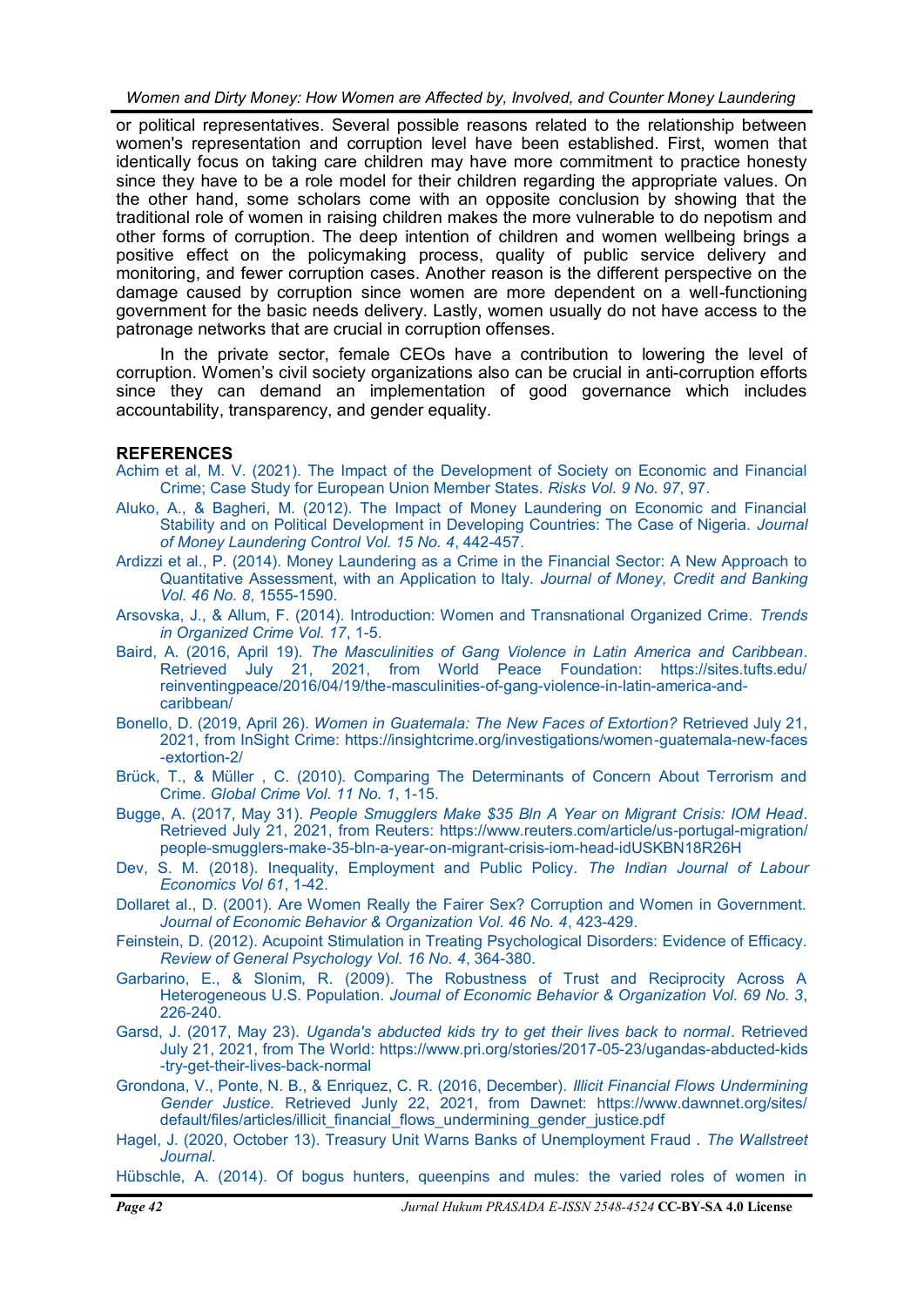[transnational organized crime in Southern Africa.](https://www.researchgate.net/publication/257771185_Of_bogus_hunters_queenpins_and_mules_the_varied_roles_of_women_in_transnational_organized_crime_in_Southern_Africa) *Trends in Organized Crime Vol. 17*, 31-51.

- <span id="page-8-0"></span>[I Wayan Yasa Nugraha. \(2013\). The Impact of Corruption and Money Laundering on Foreign Direct](https://ojs.unud.ac.id/index.php/jekt/article/view/7442)  Investment in ASEAN. *[Jurnal Ekonomi Kuantitatif Terapan Vol. 6 No. 2](https://ojs.unud.ac.id/index.php/jekt/article/view/7442)*, 106-111.
- [Jha, C., & Sarangi, S. \(2018\). Women and Corruption: What Positions Must They Hold To Make A](https://econpapers.repec.org/RePEc:eee:jeborg:v:151:y:2018:i:c:p:219-233)  Difference? *[Journal of Economic Behavior & Organization Vol. 151 Is. C](https://econpapers.repec.org/RePEc:eee:jeborg:v:151:y:2018:i:c:p:219-233)*, 219-233.
- [Jurado, B., Alejandro, I., Jurado, B., Mauricio, D., López, B., & Gabriel, L. \(2018\). Money Laundering](https://japss.org/japss-jul18)  [and Its Influence on the Productivity and Economic Development of A Country.](https://japss.org/japss-jul18) *Journal of [Alternative Perspectives in the Social Science Vol. 9 No. 2](https://japss.org/japss-jul18)*, 222-242.
- Kirya et al., M. (2020). *[Corruption in the Time of COVID](https://www.u4.no/publications/corruption-in-the-time-of-covid-19-a-double-threat-for-low-income-countries)-19: A Double-threat for Low Income Countries.* [Retrieved July 21, 2021, from U4 Anti](https://www.u4.no/publications/corruption-in-the-time-of-covid-19-a-double-threat-for-low-income-countries)-Corruption Resource Center: https:// [www.u4.no/publications/corruption](https://www.u4.no/publications/corruption-in-the-time-of-covid-19-a-double-threat-for-low-income-countries)-in-the-time-of-covid-19-a-double-threat-for-low-income[countries](https://www.u4.no/publications/corruption-in-the-time-of-covid-19-a-double-threat-for-low-income-countries)
- [Kleemans et al., E. R. \(2014\). Women, Brokerage and Transnational Organized Crime. Empirical](https://www.researchgate.net/publication/257771186_Women_brokerage_and_transnational_organized_crime_Empirical_results_from_the_Dutch_Organized_Crime_Monitor)  [Results From the Dutch Organized Crime Monitor.](https://www.researchgate.net/publication/257771186_Women_brokerage_and_transnational_organized_crime_Empirical_results_from_the_Dutch_Organized_Crime_Monitor) *Trends in Organized Crime Vol. 17*, 16-30.
- Kriegler, A. (2012, June 19). *[A New Look at Women and Organised Crime](https://issafrica.org/iss-today/a-new-look-at-women-and-organised-crime)*. Retrieved July 21, 2021, [from Institute for Security Studies: https://issafrica.org/iss](https://issafrica.org/iss-today/a-new-look-at-women-and-organised-crime)-today/a-new-look-at-women-and[organised](https://issafrica.org/iss-today/a-new-look-at-women-and-organised-crime)-crime
- [Mandel, H. \(2009\). Configurations of Gender Inequality: The Consequences of Ideology and Public](https://www.researchgate.net/publication/227623466_Configurations_of_Gender_Inequality_The_Consequences_of_Ideology_and_Public_Policy)  Policy. *[The British Journal of Sociology Vol. 60 No. 4](https://www.researchgate.net/publication/227623466_Configurations_of_Gender_Inequality_The_Consequences_of_Ideology_and_Public_Policy)*, 693-719.
- [Martínez, I. F., & Atuesta, L. H. \(2018\). Mourning Our Dead: The Impact of Mexico](https://pubmed.ncbi.nlm.nih.gov/30114594/)'s War on Drugs on Citizens' Depressive Symptoms. *[International Journal of Drug Policy Vol. 60](https://pubmed.ncbi.nlm.nih.gov/30114594/)* , 65-73.
- McDevitt, A. (2009). *Money Laundering and Poverty Reduction.* Governance and Social Development Resource Centre.
- [McDowell, J. \(2001\). The Consequences of Money Laundering and Financial Crime.](https://www.hsdl.org/?view&did=3549) *Economic [Perspectives, An Electronic Journal of the U.S. Department of State Vol. 6 No. 2](https://www.hsdl.org/?view&did=3549)*, 6-8.
- Merkle, O. (2019). *[The Gendered Dimensions of Illicit Financial Flows.](https://www.u4.no/publications/the-gendered-dimensions-of-illicit-financial-flows)* Retrieved July 22, 2021, from U4 Anti-[Corruption Resource Centre: https://www.u4.no/publications/the](https://www.u4.no/publications/the-gendered-dimensions-of-illicit-financial-flows)-gendered[dimensions](https://www.u4.no/publications/the-gendered-dimensions-of-illicit-financial-flows)-of-illicit-financial-flows
- [Pereira, F. B. \(March 2020\). Do Female Politicians Face Stronger Backlash for Corruption](https://doi.org/10.1007/s11109-020-09602-9.)  Allegations? Evidence from Survey-[Experiments in Brazil and Mexico.](https://doi.org/10.1007/s11109-020-09602-9.) *Political Behavior*, [https://doi.org/10.1007/s11109](https://doi.org/10.1007/s11109-020-09602-9.)-020-09602-9.
- [Pinotti, P. \(2015\). The Causes and Consequences of Organised Crime: Preliminary Evidence Across](https://econpapers.repec.org/RePEc:wly:econjl:v:125:y:2015:i:586:p:f158-f174)  Countries. *[The Economic Journal Vol. 15 No. 586](https://econpapers.repec.org/RePEc:wly:econjl:v:125:y:2015:i:586:p:f158-f174)*, F158-F174.
- Quirk, P. J. (1996, 6 1). IMF eLibrary. *International Monetary Fund Working Paper Vol. 1996 No. 066*, 42.
- [Rose, K. J. \(2020\). Money Laundering Regulation: A Positive Spillover Effect on Tax Inequality](https://www.semanticscholar.org/paper/Money-Laundering-Regulation%3A-A-Positive-Spillover-Rose/010d58f423a5c3c4228e19266856e335335b9596)  (Agenda). *[Copenhagen Business School Law Research Paper No. 20](https://www.semanticscholar.org/paper/Money-Laundering-Regulation%3A-A-Positive-Spillover-Rose/010d58f423a5c3c4228e19266856e335335b9596)-26*.
- Saferworld. (2014). *Masculinities, Conflict and Peacebuilding; Perspectives on Men Through A Gender Lens .* London: Saferworld.
- San, M. v. (2011). The Appeal of 'Dangerous' [Men. On The Role Of Women In Organized Crime.](https://link.springer.com/article/10.1007/s12117-011-9128-y)  *[Trends in Organized Crime Vol. 14](https://link.springer.com/article/10.1007/s12117-011-9128-y)*, 281-297.
- Schultze-Kraft, M. (2018). *Organised Crime, Violence and Development: Topic Guide Update.* Brighton: Institute of Development Studies.
- Selmini, R. (2020). Women in Organized Crime. *Crime and Justice Vol. 49*, 339-351.
- Shaw, M., & Skywalker, L. L. (2017, March). *[The Global Initiative Against Transnational Organized](https://globalinitiative.net/wp-content/uploads/2017/04/TGIATOC-Gangs_-violence-and-the-role-of-women-and-girls-1837-web.pdf)  Crime.* [Retrieved July 21, 2021, from Global Initiative: https://globalinitiative.net/wp](https://globalinitiative.net/wp-content/uploads/2017/04/TGIATOC-Gangs_-violence-and-the-role-of-women-and-girls-1837-web.pdf)-content/ [uploads/2017/04/TGIATOC](https://globalinitiative.net/wp-content/uploads/2017/04/TGIATOC-Gangs_-violence-and-the-role-of-women-and-girls-1837-web.pdf)-Gangs\_-violence-and-the-role-of-women-and-girls-1837-web.pdf
- Siegel, D. (2014). *Women in transnational organised crime.*
- Siegel, D. (2014). Women in Transnational Organised Crime. *Trends in Organised Crime Vol. 17 No. 1*, 52-65.
- Siegel, D., & de Blank, S. (2010). Women Who Traffic Women: The Role of Women In Human Trafficking Networks – Dutch Cases. *Global Crime Vol. 11 No. 4*, 436-447.
- [Stockemer, D. \(2011\). Women's Parliamentary Representation in Africa: The Impact of Democracy](https://www.researchgate.net/publication/230326522_Women)  [and Corruption on the Number of Female Deputies in National Parliaments.](https://www.researchgate.net/publication/230326522_Women) *Political Studies [Vol. 59 No. 3](https://www.researchgate.net/publication/230326522_Women)*, 693-712.
- [Swamy, A., Knack, S., Lee, Y., & Azfar, O. \(2001\). Gender and corruption.](https://econpapers.repec.org/RePEc:eee:deveco:v:64:y:2001:i:1:p:25-55) *Journal of Development [Economics Vol. 64 No. 1](https://econpapers.repec.org/RePEc:eee:deveco:v:64:y:2001:i:1:p:25-55)*, 25-55.
- United Nations Office on Drugs and Crime. (2013). *Risk of Money Laundering through Financial and*